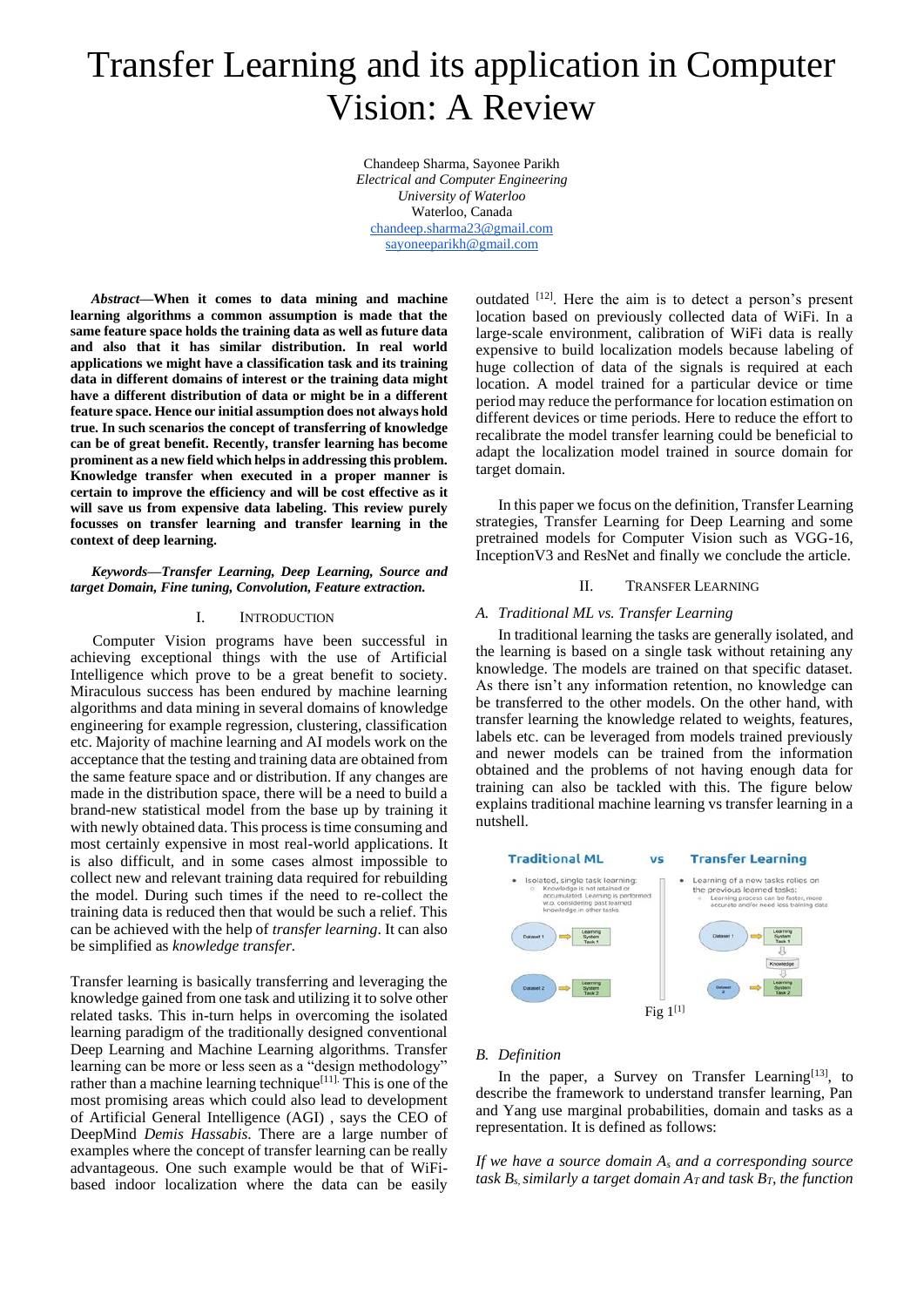*of transfer learning is to improve the predictive function f of target domain by utilizing the knowledge in A<sup>s</sup> and Bs. Here*   $A_s \neq A_T$  *or*  $B_s \neq B_T$ .

Here the feature spaces and marginal probability distributions of the source domain and target domain are different. Also, the label spaces and conditional probabilities between the source task and target task are different.

# *C. Transfer Learning Strategies*

Based on different tasks, domains we are dealing with and availability of data, there are different techniques and strategies<sup>[1]</sup> of transfer learning which can be applied.

- 1. Inductive Transfer learning: In this type of learning the target task differs from source task. Here the source domains and target domains could be the same or different. Source domain's inductive biases are utilized by the algorithms to improve the target task. This learning can be further divided into selftaught learning and multi-task learning depending on whether the source domain contains labeled data or unlabeled data.
- 2. Transductive Transfer learning: In this type of setting the source task and the target tasks are the same and the source domain and target domains are different. Here there will be plenty of labeled data available in the source domain, but no such data will be found in the target domain. A further classification can be done based on whether marginal probabilities are different from the feature spaces.
- 3. Unsupervised Transfer learning: This type of setting is particularly similar to inductive transfer learning. Here the focus is on unsupervised tasks in the target domain. The source domain and target domain are similar, and the source and target tasks are different. This setting lacks labeled data in either of the domains.

## *D. Transferable Components*

The types of transfers that can be made across the categories[1] discussed above are as-

- 1. Transferring Knowledge of Instances: This approach of instance transfer to the setting of inductive transfer learning is quite desirable. Here the data from the source domain cannot be directly reused. However, some parts of the domain's data along with certain target domain's data can still be reused for the sake of improving results. Boosting algorithms such as TrAdaBoost by Dai et al.<sup>[14]</sup> are quite resourceful in utilizing instances from training of source domains causing improvements in the target tasks.
- 2. Feature-representation transfer: This approach aims at finding decent feature representations so that the error related to divergence of domain and/or classification and regression models can be minimized. Unsupervised or supervised methods can be used for feature representation transfer based on availability of labeled data.
- 3. Parameter transfer: In this type of transfer an assumption related to the model is made such as the model for the tasks related have some parameters in common or prior distribution of hyperparameters is shared. Here an additional weightage is applied to the target domain's loss for improvement in overall performance.
- 4. Relational-knowledge transfer: This type of transfer handles non-independent identically distributed data i.e., non-IID data which is not seen in the other three approaches discussed. The example of social network can be appropriate here which uses relational-knowledge transfer wherein each data point has a relationship with others.

## *D. Transfer Learning for Deep Learning*

The idea of applying Transfer learning to Deep Learning could be understood from the analogy that Deep Learning models are representative of inductive learning<sup>[1]</sup>. To quote, in case of classification, the task of training models using labeled data to generalize well on unseen data involves the algorithm to learn about the distribution of the training data itself. The algorithm works with the underlying assumptions of the training data called inductive bias[2] where it recognizes the relationships or the trends existing between given input and output data.

Further, the idea of transfer learning here takes two pointers-

- Consider a trained model on a different domain with a different source task.
- Adapt it to the target domain with the target task.

Hence, Inductive transfer learning technique utilizes the source task available to assist with the target task, as from Fig D.1. The approach can be either by narrowing down search space, altering search process using source task information etc.



Fig  $2^{[1]}$ 

*E. Deep Transfer Learning Strategies*

Popular strategies include-

1. Pre-trained models as feature extractors: The idea is to utilize one or more layers of an existing deep neural model without its final layer, on a different yet related task as general feature extractor. This way, the new model revamped would have to be trained in a shallow way, improving computation time and resources. Pre-trained model's weighted layers won't be updated with the unseen data, during back propagation.

It assumes that the tasks are different but belong to the same domain.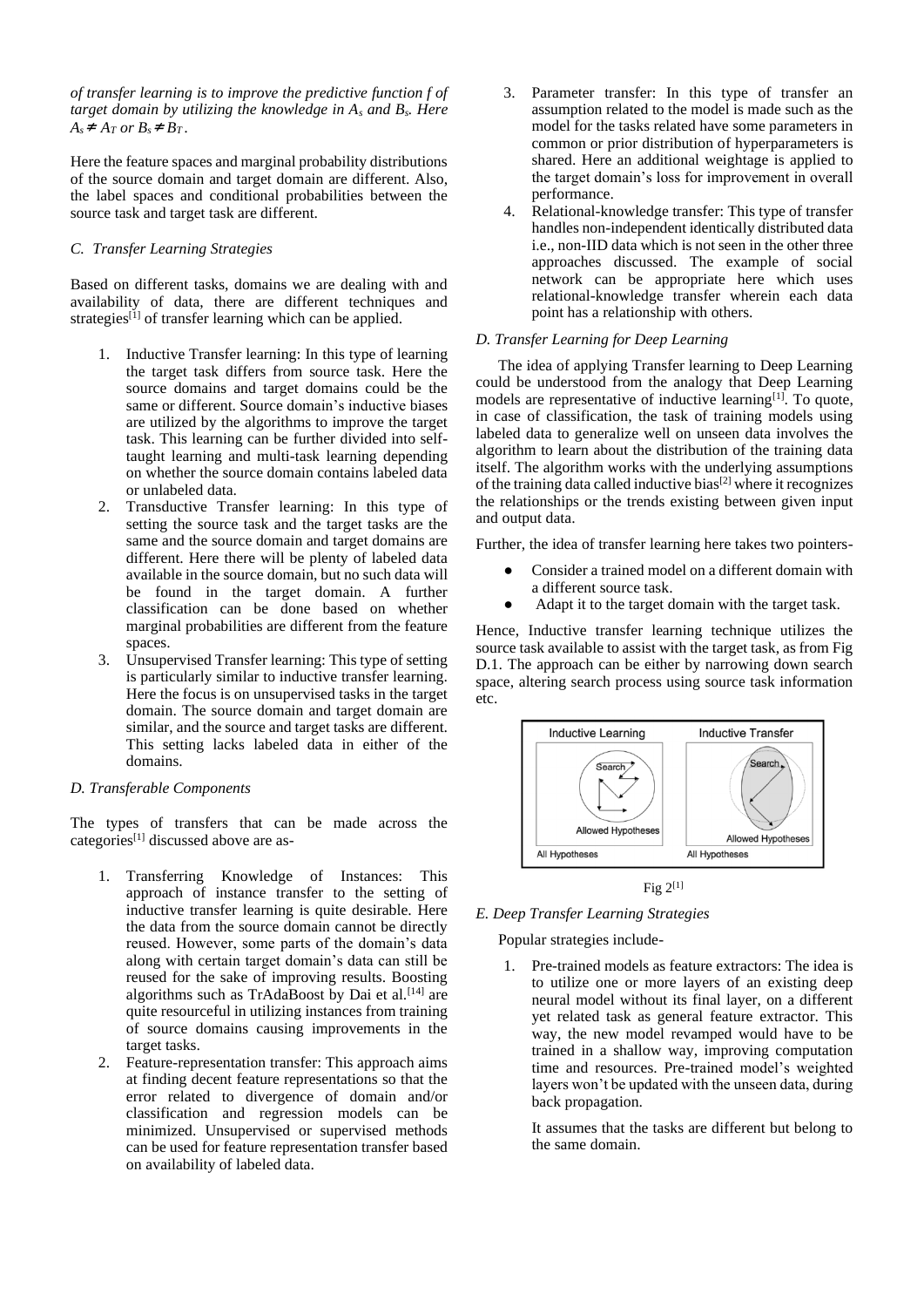

2. Fine Tuning the pre-trained model: Unlike the previous, the layers from the pre-trained model are re-trained but in a shallow and selective way. Here, the states of the model are analyzed, where some of the weights are fixed $[1]$  (freezed) while others are fine-tuned.



# *F. Types of Deep Transfer Learning*

Transfer learning in Deep Learning or Transfer Deep Learning, is a general concept where information/knowledge from existing source task is used to assist the target task, in the same or different domain. Hence its variations<sup>[1]</sup> include, but are not limited to-

- 1. Domain Adaptation: A well-known Transfer Learning approach is Domain adaptation<sup>[3]</sup>, based on the scenario that source and target task domains hold different but related distributions. One such example is the spam filtering problem where a model from one user is applied to a new user, who receives a different set of emails.
- 2. Domain Confusion: To mention, layers in a deep neural model capture different set of features, some of which can be recognized as invariant. Such features can be transferred across domains, by tweaking the domain of target to arouse similarity to that of source, so as to apply the learned model, say by pre-processing $^{[1]}$ .
- 3. Multitask Learning: Multitask Learning<sup>[4]</sup> aims at improving generalization by learning multiple tasks at the same time. It can be viewed as copying human<br>learning capabilities, where knowledge is learning capabilities, where knowledge is transferred from one task to another wherever these tasks seem related, as in Fig  $5^{[1]}$
- 4. One-shot Learning: Aligning with real-world scenarios, where getting labeled data is not always possible, one-shot learning is a type of transfer learning where output is inferred using one or few training examples.
- 5. Zero-shot Learning: Extreme variant of Transfer learning $[1]$  where unlabeled data is used to learn a task, analogous to unsupervised learning. It makes use of clever adjustments during training of the model, to understand patterns of unseen data. One such application is in Natural language processing,

where translators are built using data with no labels of target language.



#### III. PRE-TRAINED MODELS FOR COMPUTER VISION

Pre-trained models $[1]$  are usually shared in the form of the millions of parameters/weights the model achieved while being trained to a stable state. There are several of them available for applications in Computer Vision as-

## *A. VGG-16*

Visual Geometry group, abbreviated as VGG, derived from the group of researchers who developed it and 16 implies that its architecture has 16 weight layers. It is a deep convolution neural network that achieved 92.7% accuracy on ImageNet database with 14 mn images belonging to 1000 classes[7] .

*Architecture*<sup>[6]</sup>: A fixed size input of 224x224 RGB image is fed to the 16 layer stack of conv. layers, where filters of  $3x3$ are used. A 1x1 conv. filter has also been used to introduce non-linearity of the input channels. The stride and padding is fixed to one pixel per filter, ensuring the preservation of spatial resolution. 5-2x2 max-pooling windows with stride 2 are added for spatial pooling. 3 fully connected layers in the stack are as: 4096 channels in the first two, 1000 channels for 1000 image classes in the third layer perform classification and finally the architecture has soft-max layer at last.

VGG16 is an improvement over AlexNet, where large kernelsized filters are replaced by multiple  $3x3$  filters as a stack<sup>[5]</sup>. The architecture as a whole is as-



Fig 6. VGG-16 Architecture<sup>[5]</sup>

The model is explainable and achieves sufficient accuracy when testing on image data for classic classification tasks, but due its depth and large number of weight parameters, the model is large in size and has high inference time.

One of the variations to the model was introduced as VGG-19, where the depth of the network was pushed from 16-19 weight layers<sup>[8]</sup>.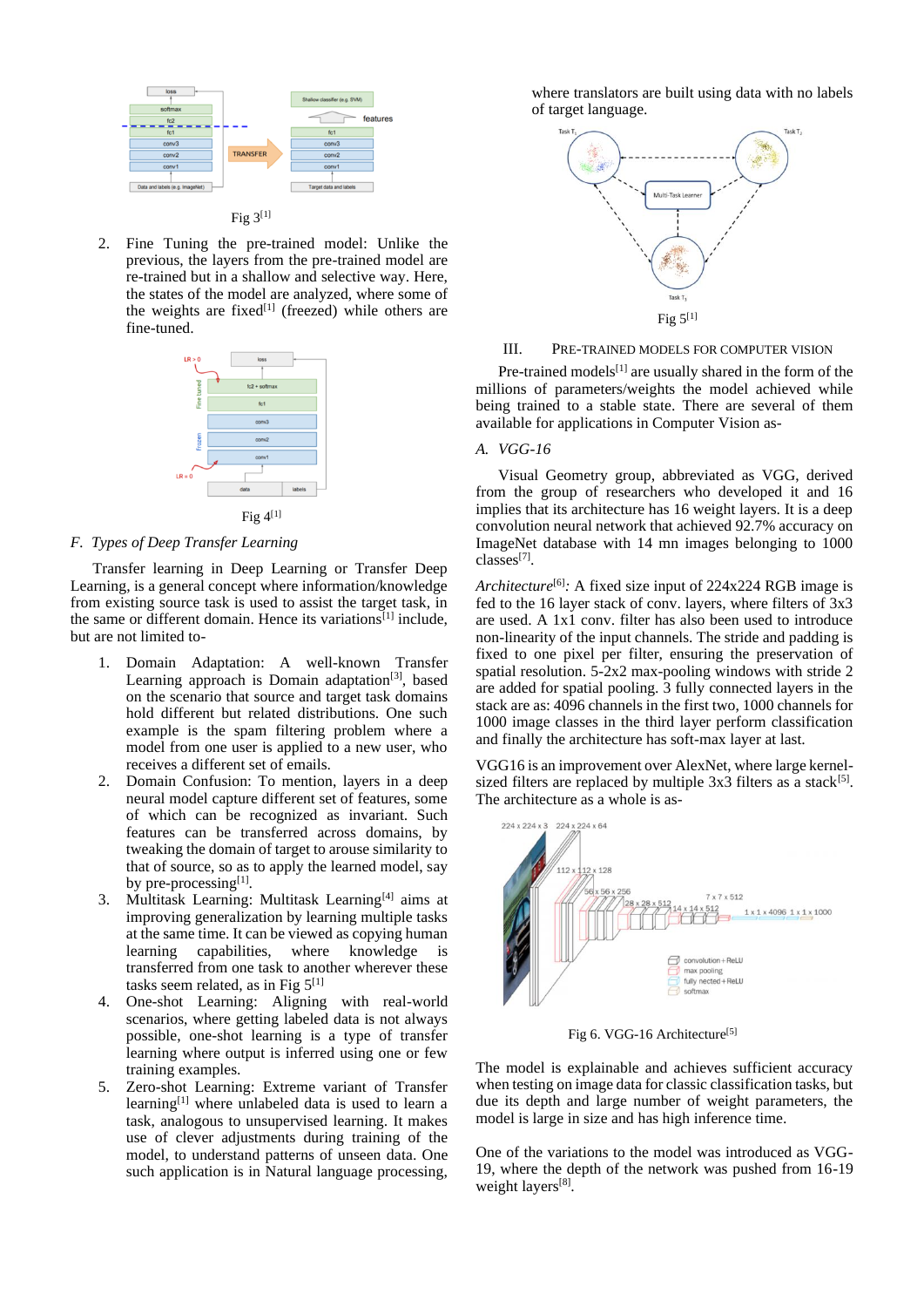# *B. ResNet*

This model introduces a residual learning framework to improve the training of deep neural networks, hence the word  $ResNet<sup>[9]</sup>$ . To quote the efficiency in the deep network, the degradation problem is targeted. The accuracy of a deep network increases with depth, it saturates and then degrades rapidly. ResNet uses residual mapping where instead of allowing every layer to fit a desired underneath mapping, the layers are allowed to fit a residual mapping. The building block is  $as^{[9]}$ -



Fig 7. Building block of ResNet<sup>[9]</sup>

*Architecture:* As compared to VGG, the residual neural network is less complex with fewer filters and less amount of training. The shortcut connection is added that turns the network into its residual version<sup>[9]</sup>, performing identity mapping, without padding hence with no additional parameters. Mathematically, the projection shortcut is  $F(x\{W\}+x)$ .

ResNet is either two layers deep such as ResNet18 and 34, or three layers deep such as ResNet50, 101 and 152.

#### *C. Inception v3*

In order to increase efficiency and computational power of Inception networks (v1 etc), and easier model adaptation $[9]$ , techniques of factorized convolutions, regularization, dimension reduction and parallelized computations were implemented in v3.

*Architecture:* The model architecture can be explained in steps  $as^{[9]}$ -

- 1. Factorized Convolutions- Keeps a check on network efficiency and computational efficiency by reducing the number of parameters.
- 2. Smaller Convolutions/filters- This leads to faster training as the number of parameters are reduced.
- 3. Asymmetricity- Simply replacing 3x3 with 1x3 and 3x1 convolution as-



- Fig  $8^{[9]}$
- 4. Auxiliary Classifier- Auxiliary classifier acts as a regularizer, CNN is inserted between layers during training.

5. Grid Size Reduction- Pooling operations are then added.

Consolidated architecture is as-



The list for pre-trained models specifically for Computer Vision applications is long enough, and with each change in the network, comes better efficiency.

# IV. CONCLUSION

Overall, through this paper we aimed to learn and review concepts about Transfer Learning, which is a machine learning technique, where a model massively trained on one task can be used to make predictions on other tasks, in a related domain. The transfer of knowledge takes place either through Feature extraction or Fine tuning of the pre-trained model.

Transfer Learning with predictive modeling problems can be widely used for Image data, as seen from the description on pre-trained models such as VGG, ResNet, Inception etc. Generally, the researchers who developed these models using efficient GPU resources, make them available online for use as pre-trained models. The approach is really effective as these models exist that are already trained on a large corpus of image data, with a relatively large number of classes.

However, given the advantages, it is not always the case that Transfer Learning would always give better accuracy on a particular task, their evaluation can be done only when they have been developed. While, it is useful in scenarios where there is not much data or even on a related task that has plenty of data, but the model can be re-used feasibly, avoiding building one from scratch.

At last, three important questions should be considered while applying the concepts of Transfer learning~ What, When and How to transfer. Next, the choices of source data or source model is an open problem and may require domain expertise.